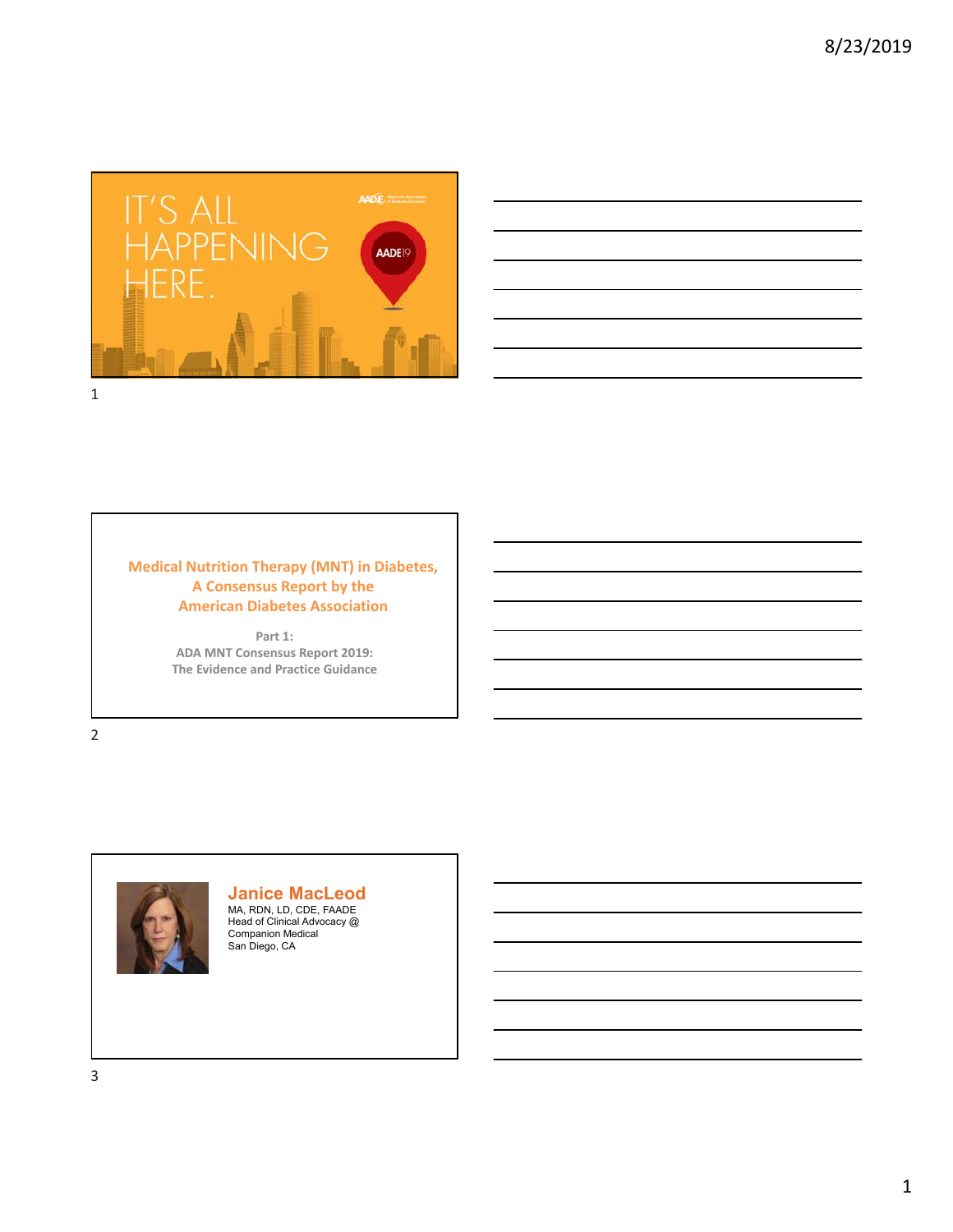

#### **Alison Evert** MS, RDN, CDE

UW Medicine – UW Neighborhood Clinics Manager, Nutrition and Diabetes Programs Seattle, WA

4

## **Disclosure to Participants**

- 
- Notice of Requirements For Successful Completion Please refer to learning goals and objectives Learners must attend the full activity and complete the evaluation in order to claim continuing education credit/hours
- Conflict of Interest (COI) and Financial Relationship Disclosures: Presenter: Alison Evert, MS, RD, CDE N/A Presenter: Janice MacLeod, MA, RDN, CDE, FAADE Employee of Companion Medical
- Non-Endorsement of Products: Accredited status does not imply endorsement by AADE, ANCC, ACPE or CDR of any commercial products displayed in conjunction with this educational activity
- Off-Label Use:
- Participants will be notified by speakers to any product used for a purpose other than for which it was approved by the Food and Drug Administration.

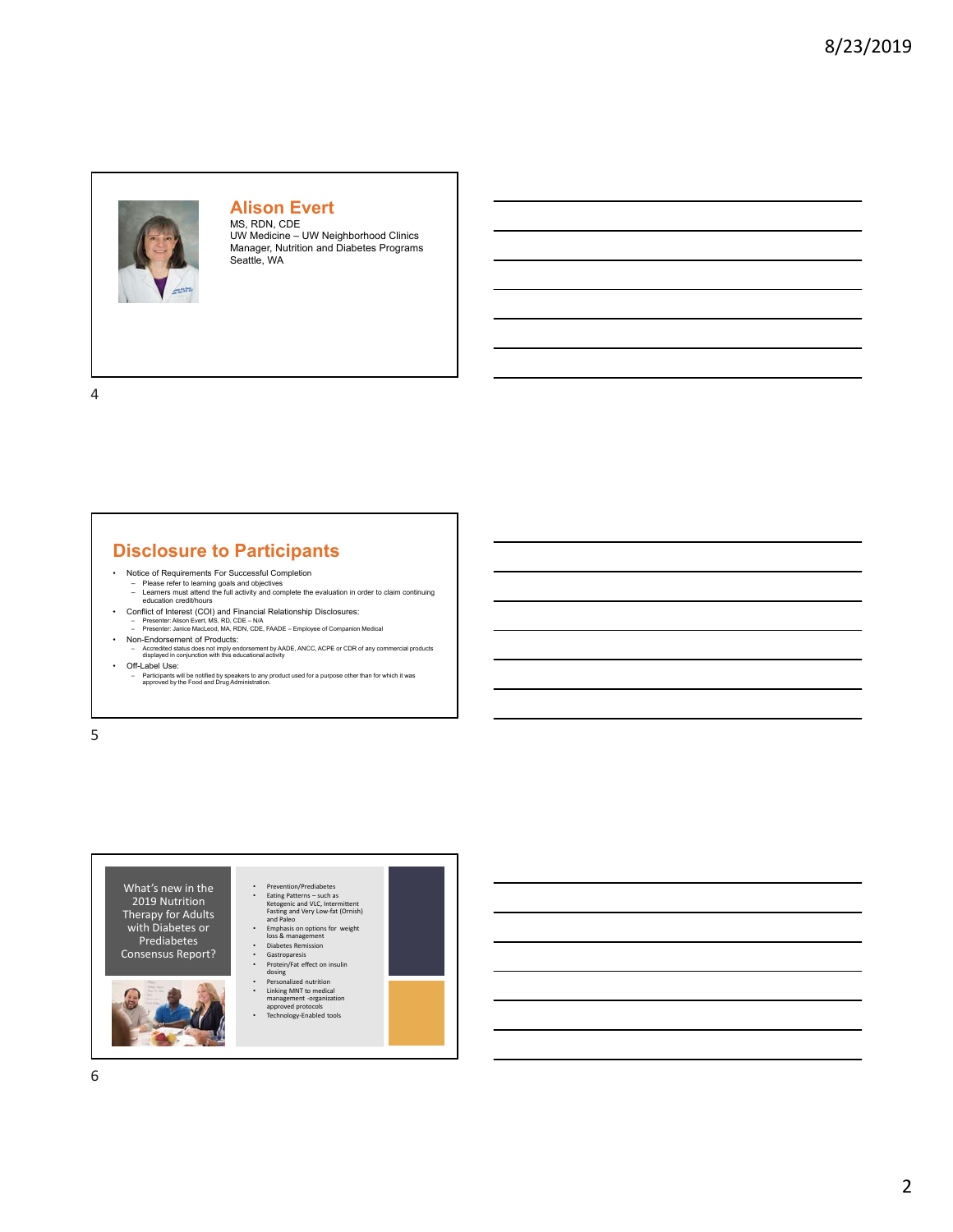









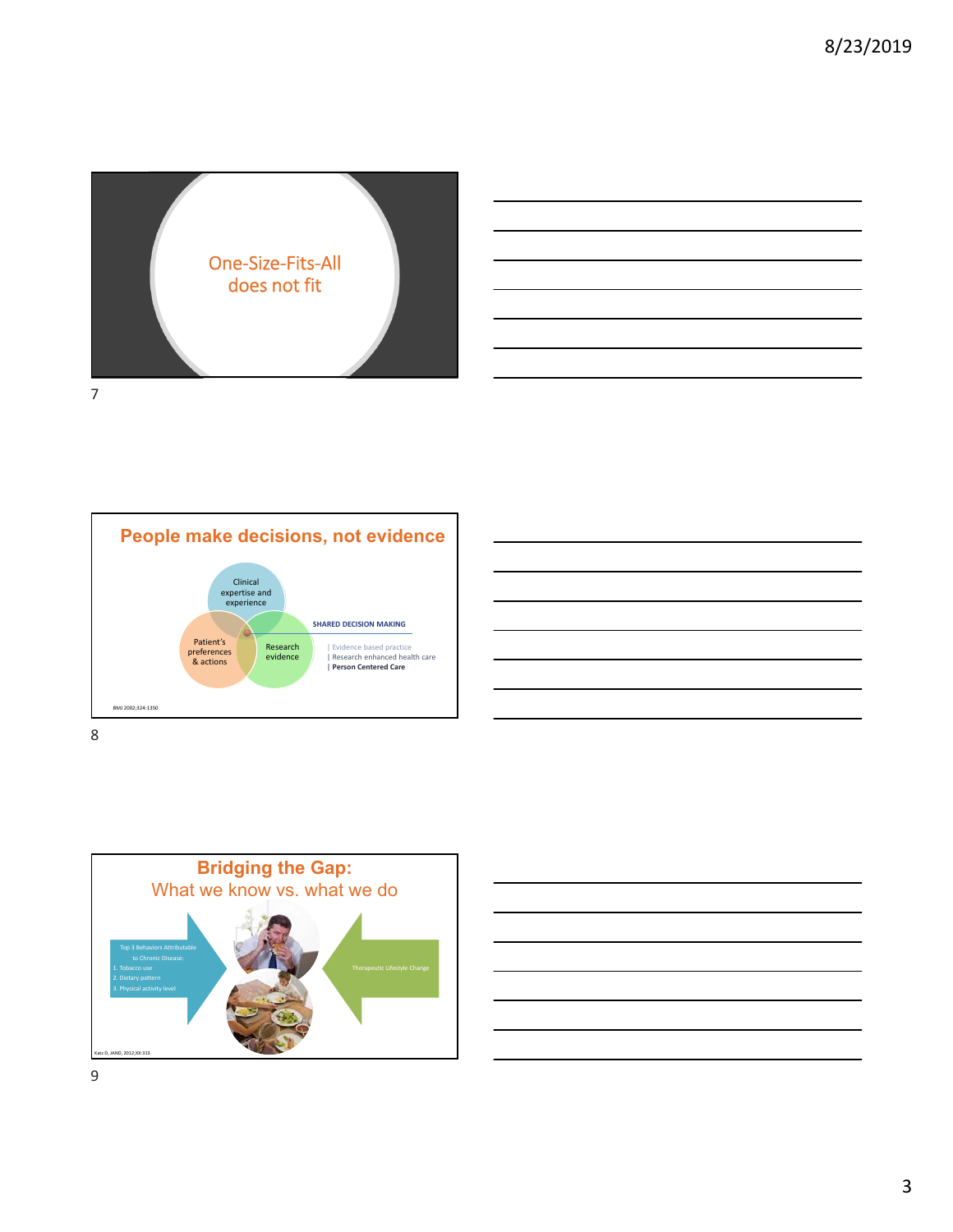





Are nutrition and diabetes education interventions effective in improving outcomes?

Strong evidence supports the efficacy and cost-effectiveness of nutrition therapy as a component of quality diabetes care, including it's integration into the medical management of diabetes;



Therefore it is important that all members of the health care team know and champion the benefits of nutrition therapy and key nutrition messages.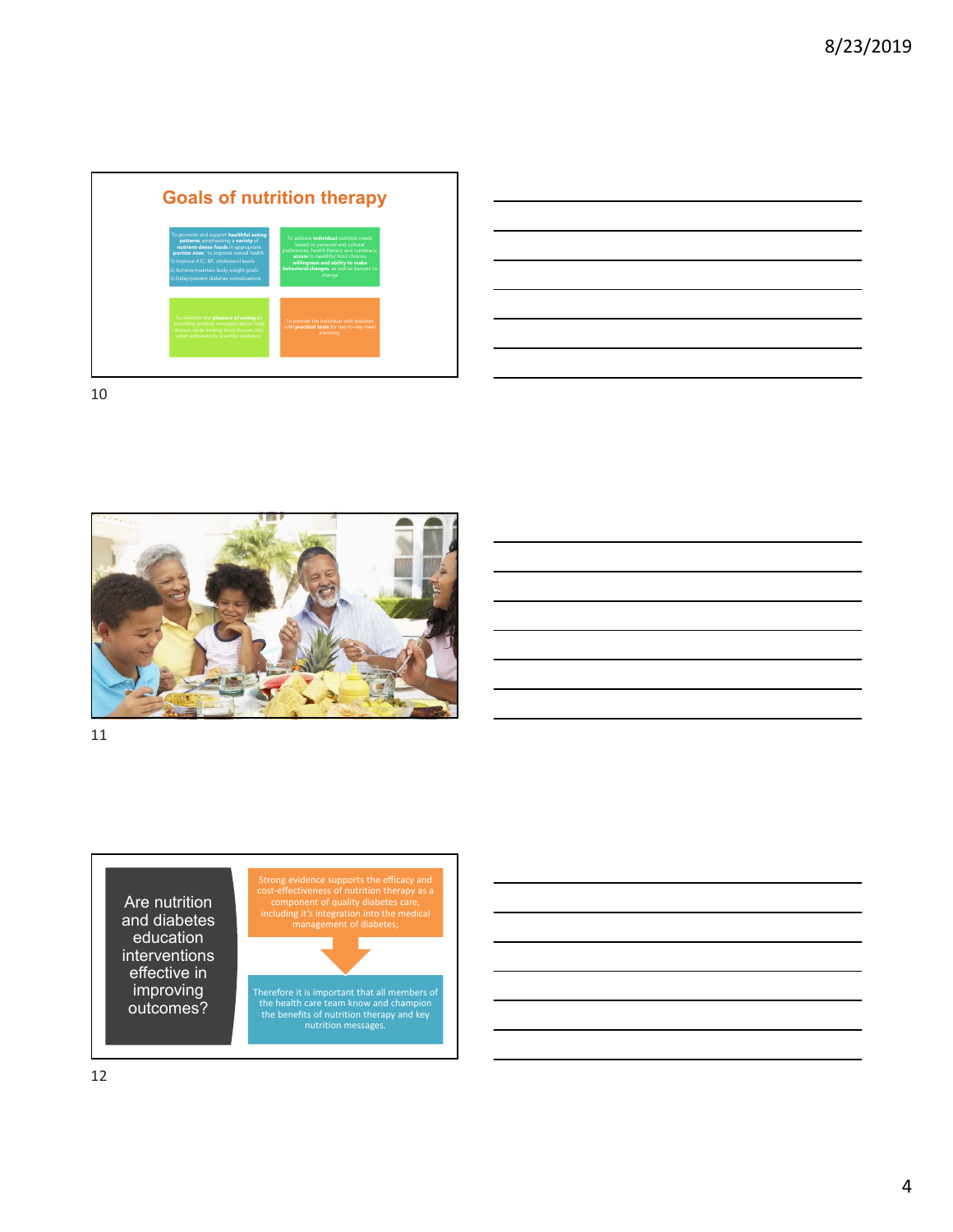| <b>Sorting through the acronyms</b> |                                                                                                                                                                                                                      |  |  |  |
|-------------------------------------|----------------------------------------------------------------------------------------------------------------------------------------------------------------------------------------------------------------------|--|--|--|
| <b>MNT</b>                          | . An evidence-based application of the nutrition care process by a<br>registered dietitian nutritionist (RDN); the legal definition of nutrition<br>counseling by an RDN in the U.S. *                               |  |  |  |
| <b>Healthy Eating</b>               | . A pattern of eating a wide variety of high quality, nutritionally-dense<br>foods in quantities that promote optimal health and wellness. All<br>healthcare professionals can provide guidance for healthy eating.* |  |  |  |
| <b>DSMES</b>                        | · Encompasses the complex array of knowledge, skills, and abilities<br>needed to maximize effective management; incorporates individual<br>needs, goals, and experiences; is guided by evidence-based standards **   |  |  |  |
| <b>Patient Education</b>            | . The simple transfer of information; occurs in a number of settings and is<br>delivered by multiple providers.**                                                                                                    |  |  |  |

# **Consensus Recommendations** • Refer adults living with type 1 or type 2 diabetes to individualized, diabetes-<br>focused MNT at diagnosis and as needed throughout the life span and<br>during times of changing health status to achieve treatment goals.<br>Coord • Diabetes‐focused MNT is preferably provided by an RDN who has comprehensive knowledge and experience in diabetes care. • Diabetes MNT is a covered Medicare benefit and should be adequately reimbursed by insurance and other payers, or bundled in evolving valuebased care and payment models.

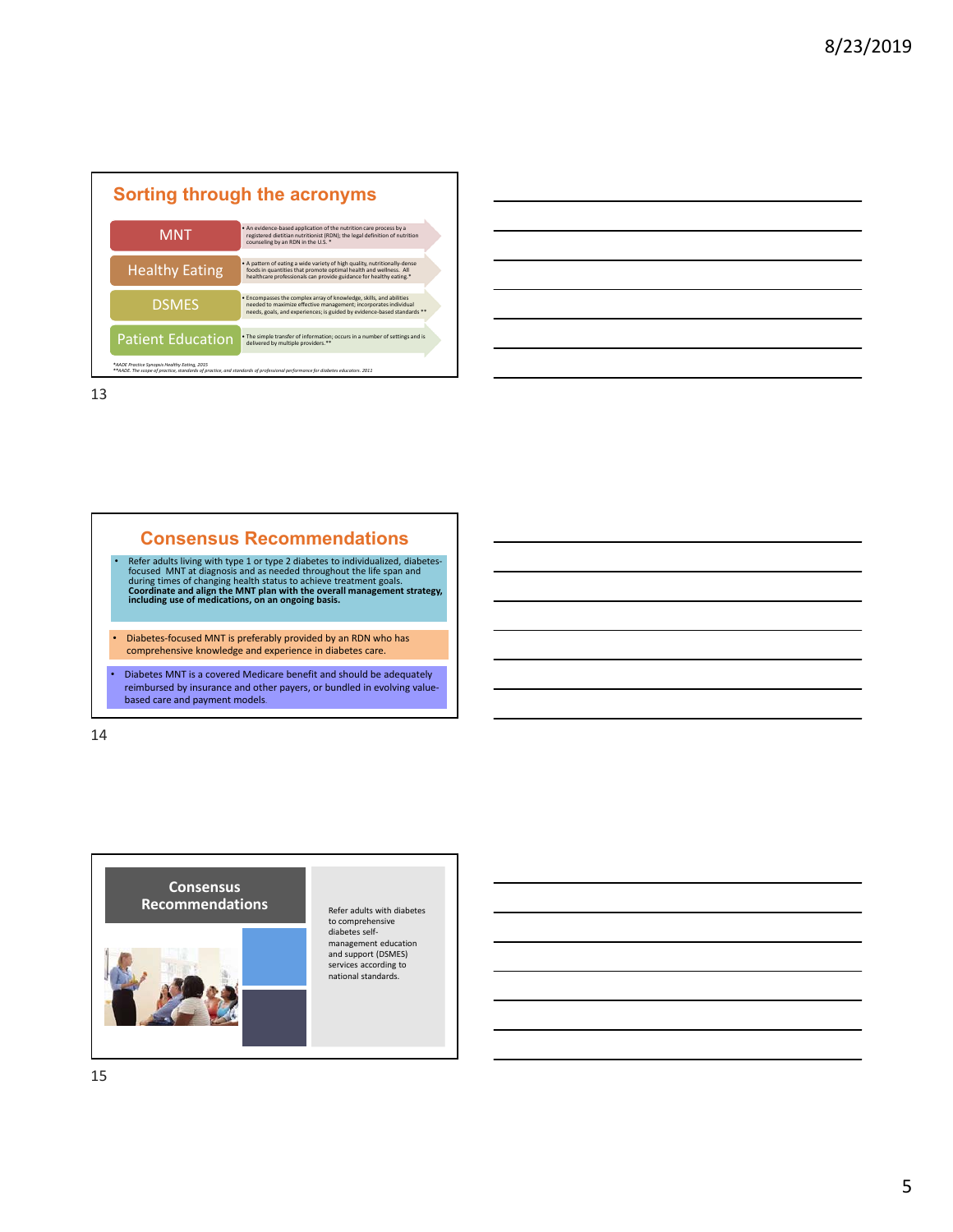



MNT Follow‐Up Encounters: Minimum of one annual MNT follow‐up encounter

17

How should MNT be implemented?

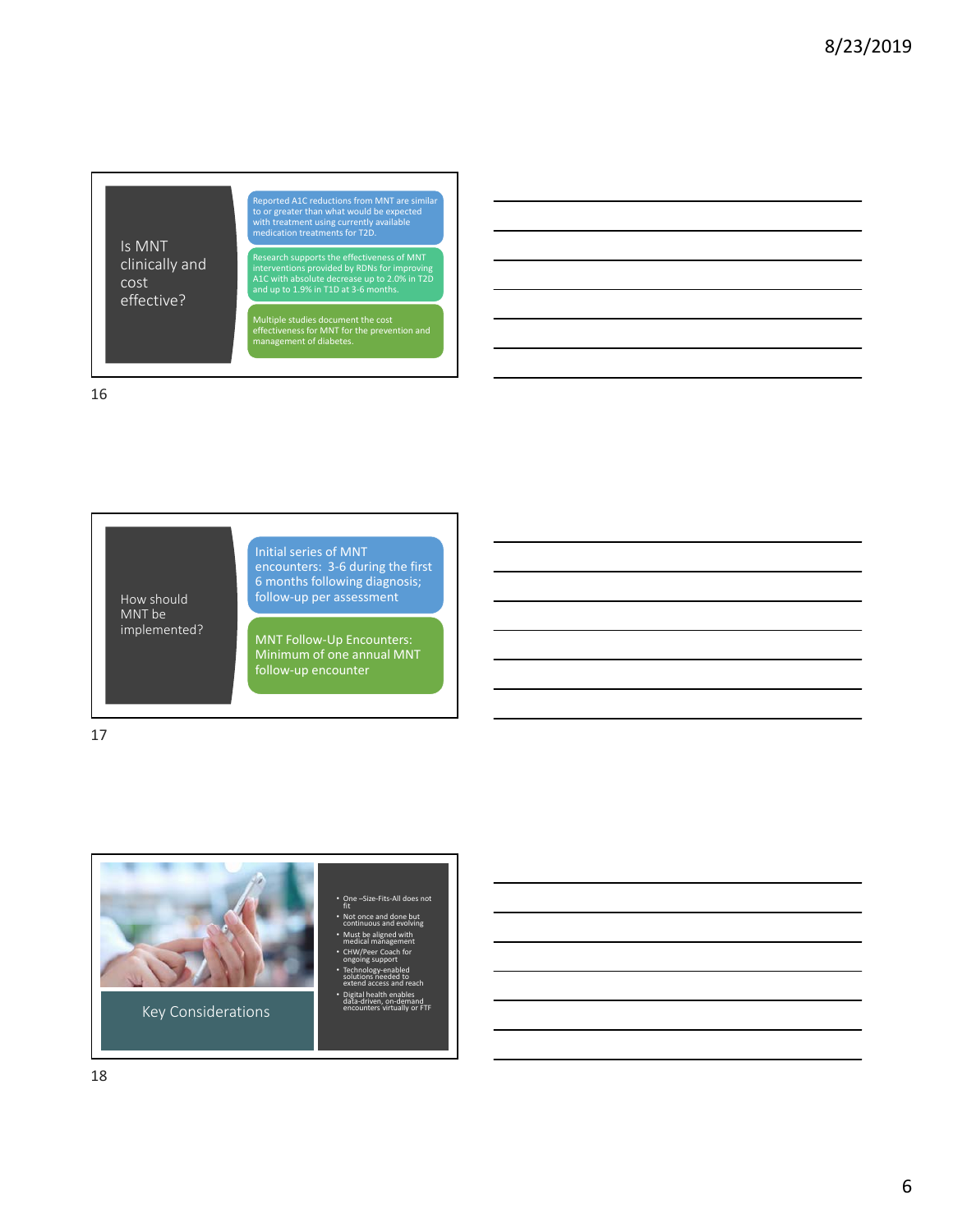

| <u> 1989 - Andrea Santa Andrea Andrea Andrea Andrea Andrea Andrea Andrea Andrea Andrea Andrea Andrea Andrea Andr</u> |  | ______ |
|----------------------------------------------------------------------------------------------------------------------|--|--------|



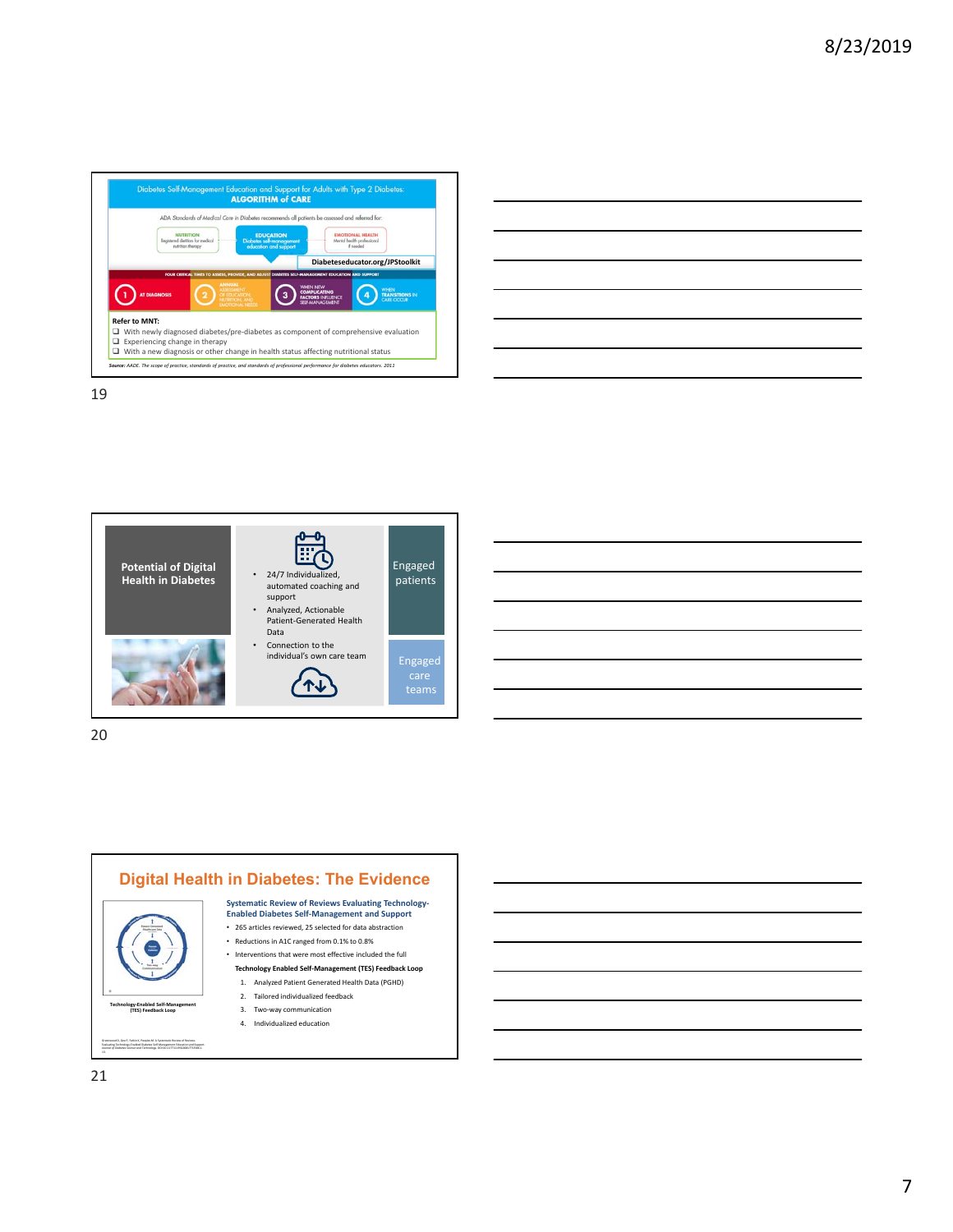





Hope To Answer The Question For Those Who Seek Our Care: What Can I Eat?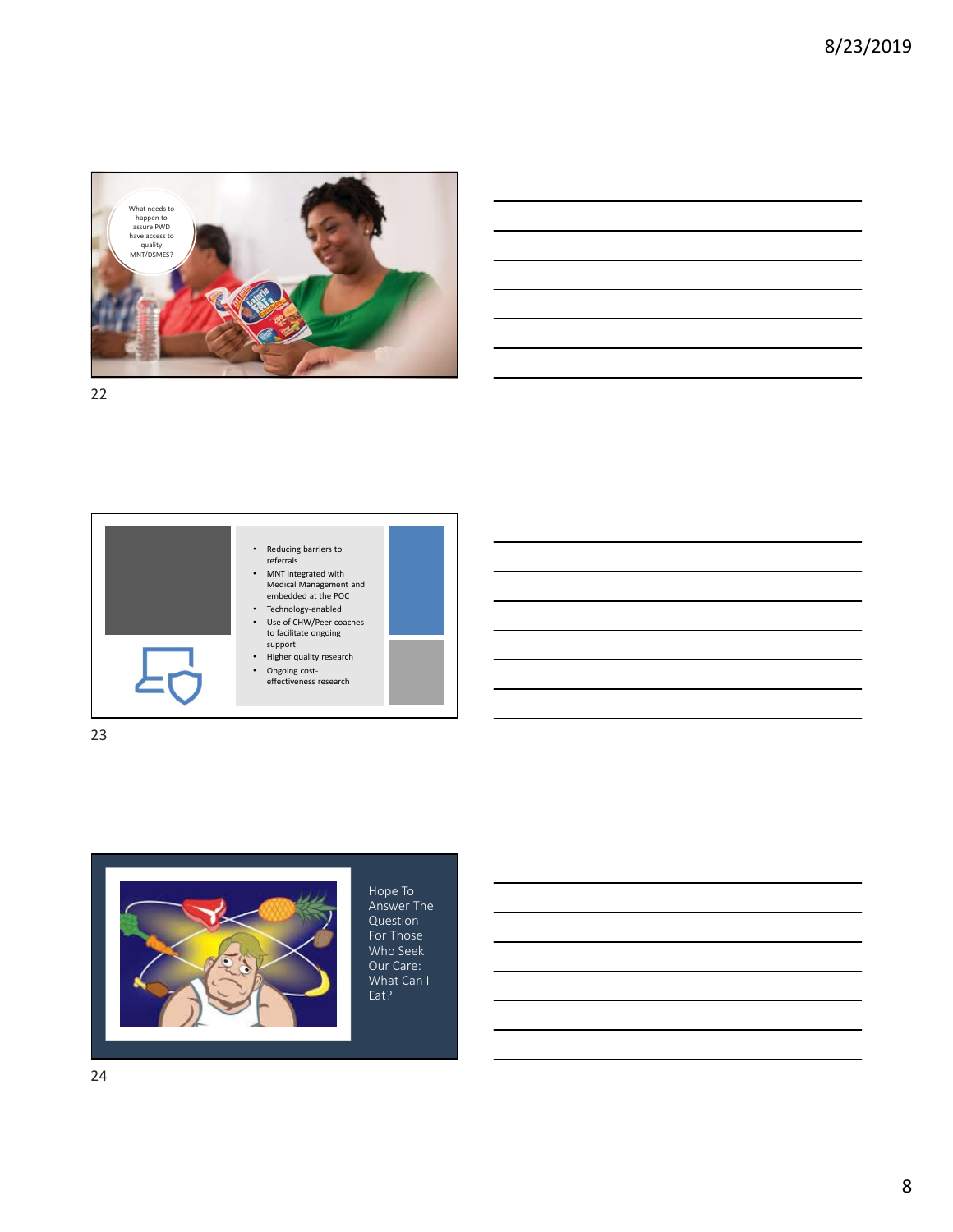



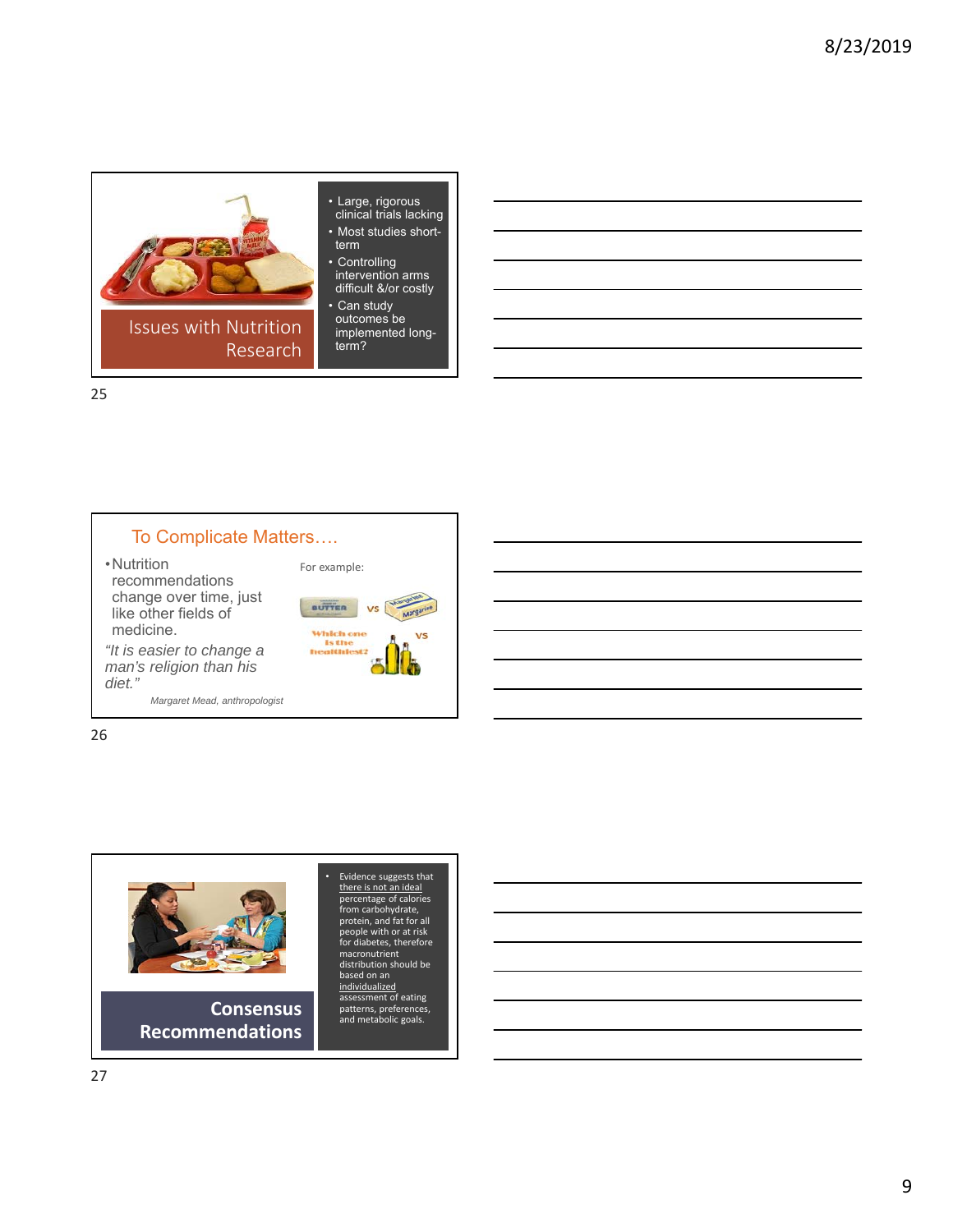

### Macronutrients: "*What Do You Notice?"*Emmy Suhl, MS, RD, CDE DCE: *On the Cutting Edge1* • What happens after you eat a meal or a particular food to your glucose?1

- Less about rules and formulas, more about "trial and error"
- Important to develop individualized troubleshooting skills
- Glucose monitoring2
	- Valuable tool for assessing food, activity, and medications when data used for decision-making.
	- Can provide insights into the influence of macronutrients on meal-time glucose response. 2Lyons L, et al. ADA Guide to Diabetes Nutrition Therapy. 3rd Edition, 2017

29

### Macronutrients: "*What Do You Notice?"*Emmy Suhl, MS, RD, CDE DCE: *On the Cutting Edge* • What would you do differently next time? – Change an amount? – Change an ingredient? – Enjoy the food or meal, understanding how it impacts glucose?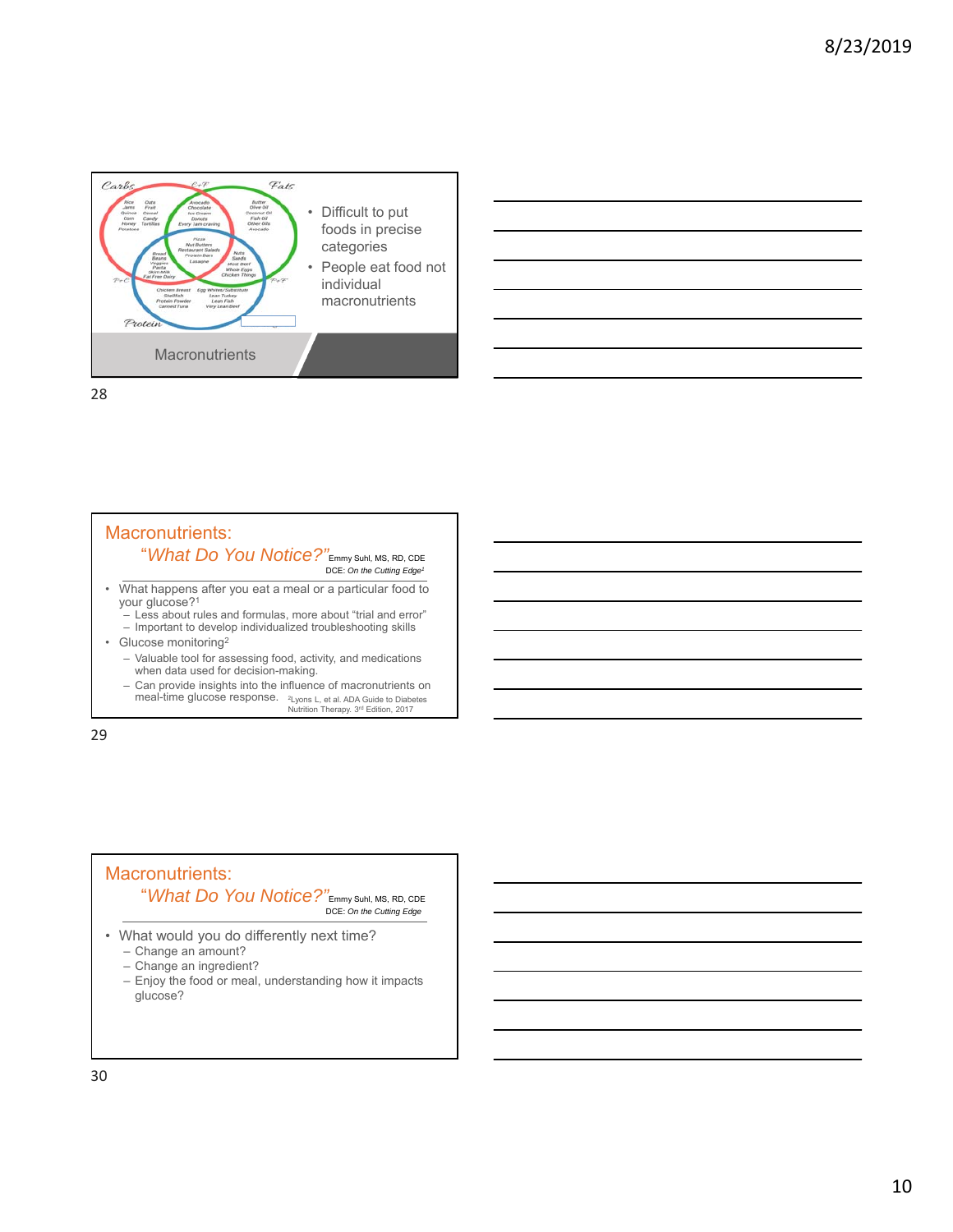

## Eating Plans to Manage Prediabetes and Reduce Risk of Type 2

- Most robust research: Mediterranean-style (Med-style), low-fat, and low-carb
- PREDIMED trial, compared Med-style vs low-fat, found 30% lower relative risk with the Med-style
- Epidemiologic studies correlate Med-style, vegetarian, DASH eating plans with lower risk, with no effect for low carb
- Given limited evidence, unclear which eating plan is best

32

#### Eating Plans to Manage Type 2 Diabetes • Evaluated in ADA Report: – Mediterranean-Style – Vegetarian or Vegan – Low-fat – Very-Low Fat Ornish or Pritikin – Low-Carb & Very-Low Carb – DASH – Intermittent Fasting – Paleo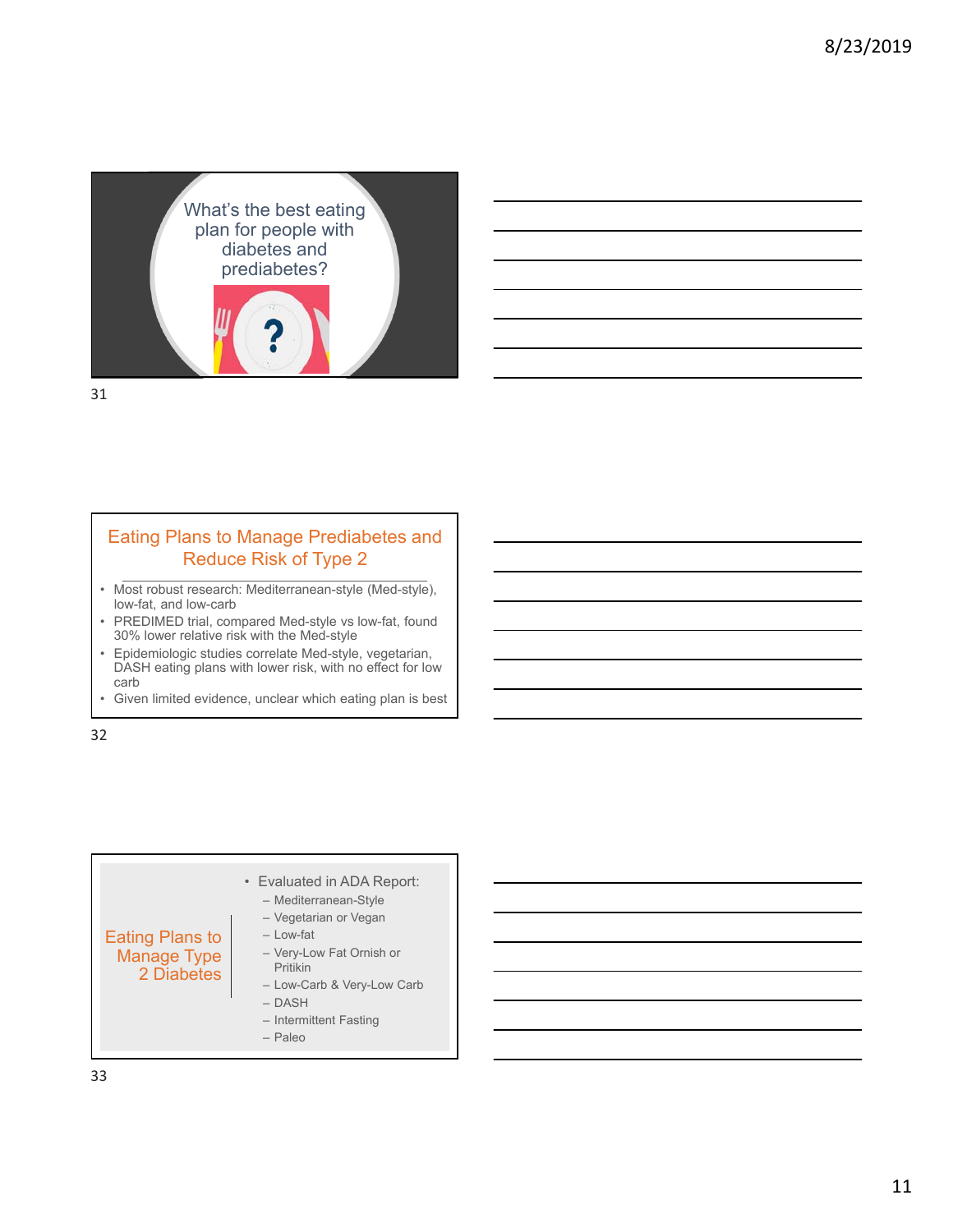



35



**Consensus Recommendations** 

Refer people with prediabetes and overweight/obesity to an intensive lifestyle intervention program that includes individualized goalsetting components, e.g. DPP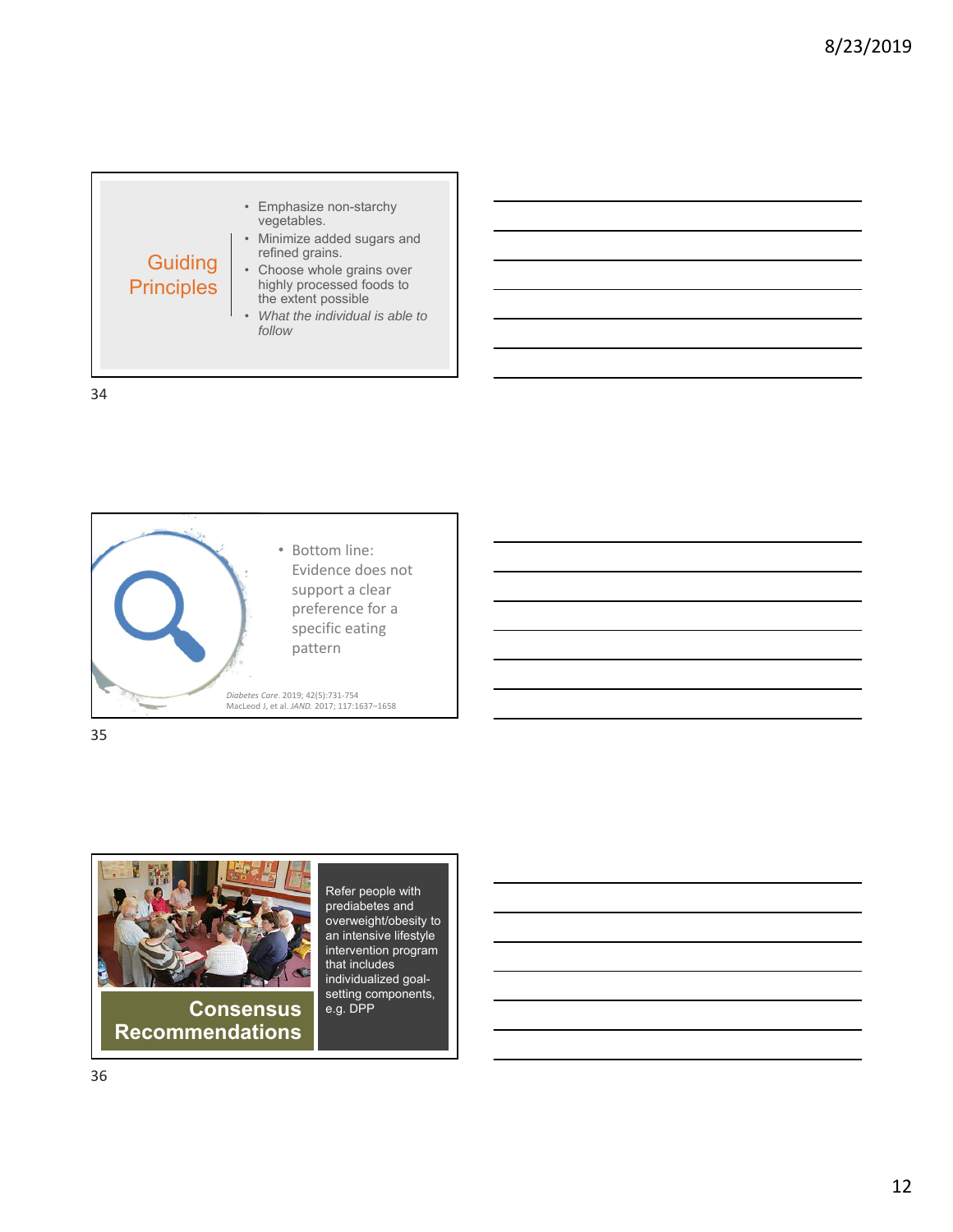### SETTING REALISTIC **EXPECTATIONS**

- 45 million Americans go on diets every year, most fail to meet their goals
- Unfortunately our goals and our patient goals – may be unrealistic

The Science of Obesity Management: An Endocrine Society Scientific Statement: Endocrine Reviews. 2018, 39(2):1–54

### 37

#### In Type 2 Diabetes, For **Individuals** That Are • At least 5% weight loss is recommended to achieve clinical benefit. *Benefits are progressive too!*

• Goal for optimal outcomes 15% or more when needed and can be feasibly and safely accomplished.

890 Start

*Diabetes Care*. 2019; 42(5):731‐754

38

## For Individuals that are **Overweight** or Obese

**Overweight** Or Obese

> In prediabetes, the goal is 7%‐10% for preventing progression to type 2 diabetes.

In type 1 diabetes, weight management is recommended part of care

*Diabetes Care*. 2019; 42(5):731‐754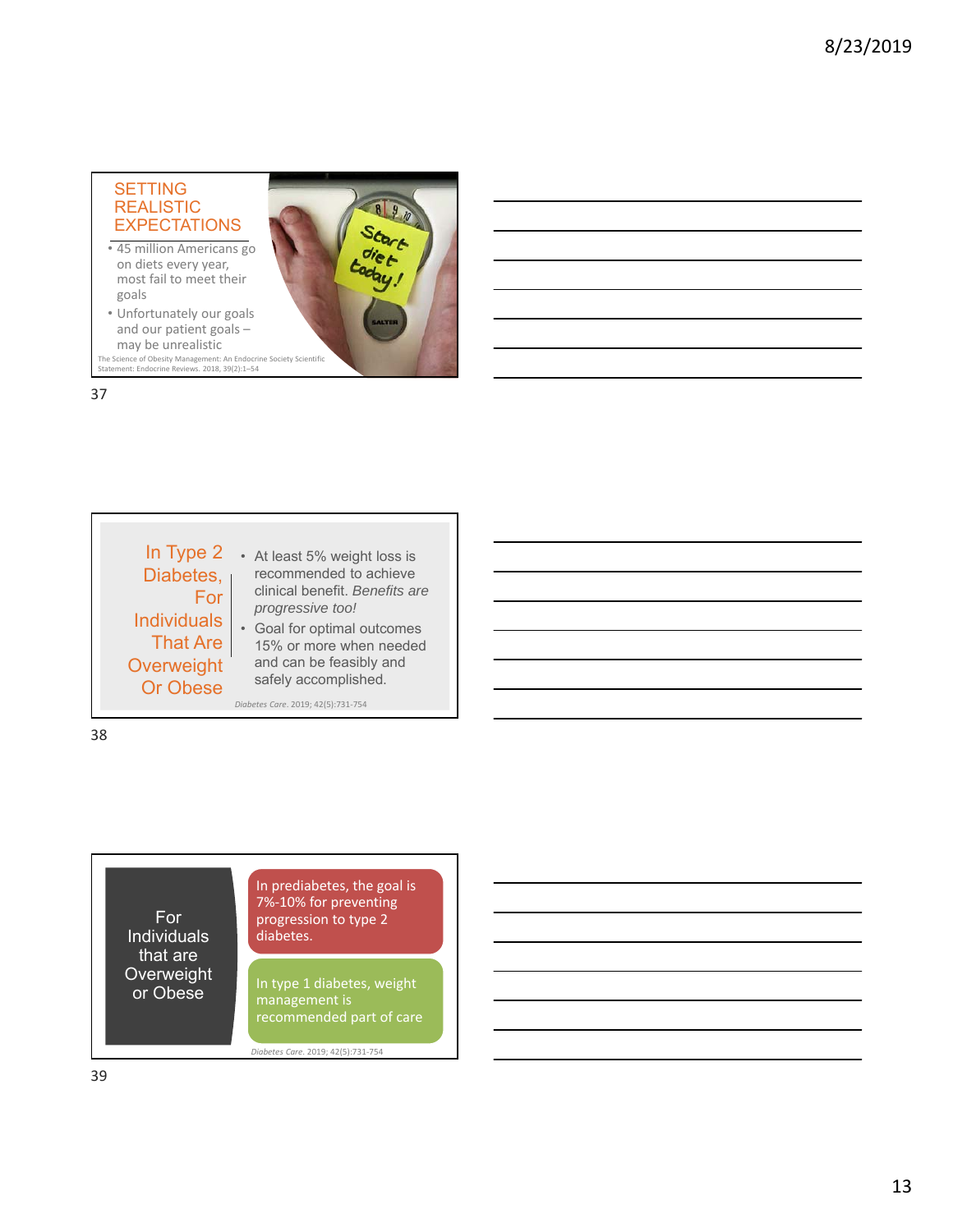| As a frame of reference:<br>7% (or) 15% Weight Loss |                     |  |  |  |  |
|-----------------------------------------------------|---------------------|--|--|--|--|
| If Current Weight Is                                | Then 7% (or) 15% is |  |  |  |  |
| 160 lbs                                             | 11 lbs / 24 lbs     |  |  |  |  |
| 180 lbs                                             | 13 lbs / 27 lbs     |  |  |  |  |
| 200 lbs                                             | 14 lbs / 30 lbs     |  |  |  |  |
| 240 lbs                                             | 17 lbs / 36 lbs     |  |  |  |  |
| 260 lbs                                             | 18 lbs / 39 lbs     |  |  |  |  |
| 280 lbs                                             | 20 lbs / 42 lbs     |  |  |  |  |





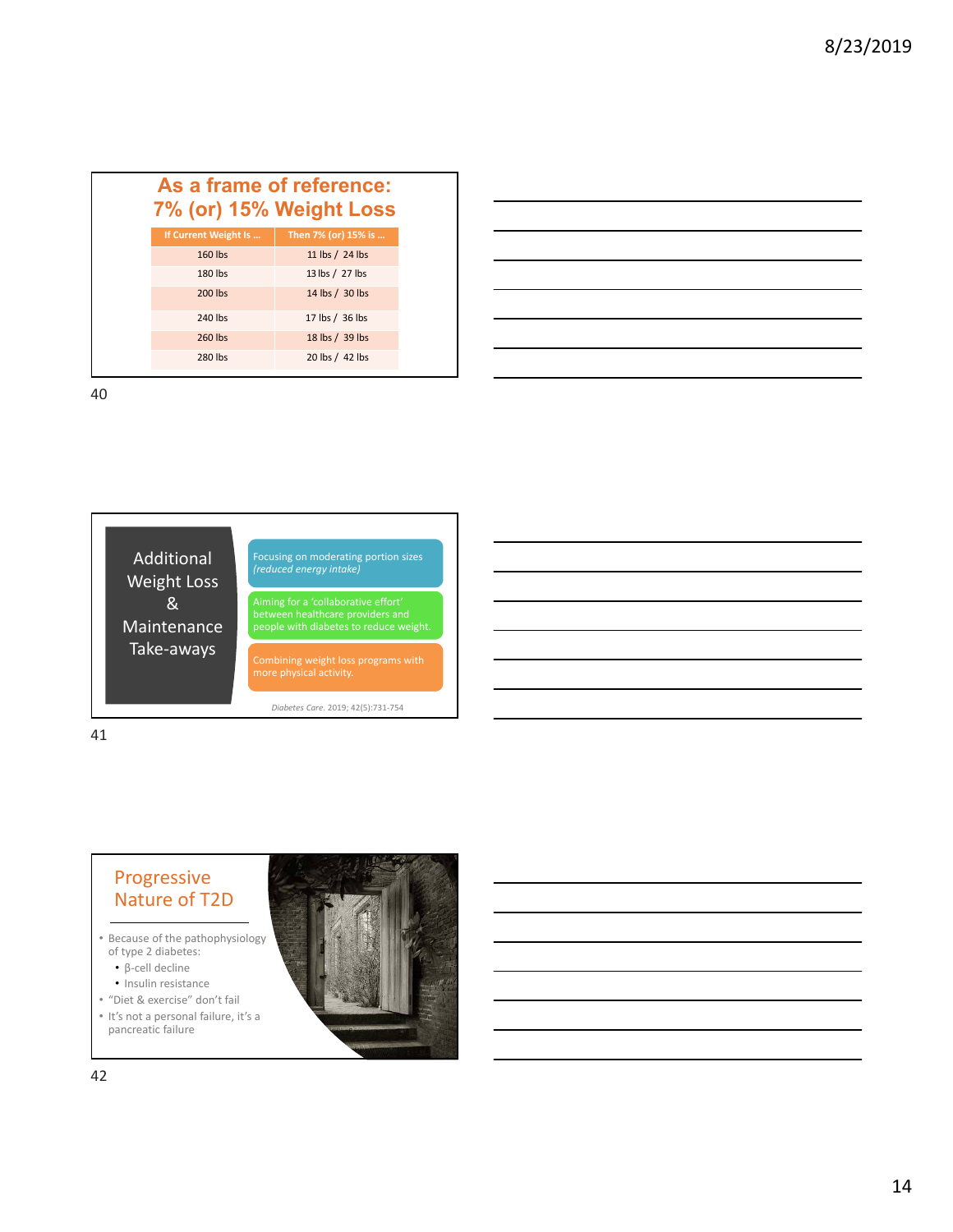

|  |  | <u> 1989 - Johann Stoff, amerikansk politiker (d. 1989)</u>                                                                                                          |  |
|--|--|----------------------------------------------------------------------------------------------------------------------------------------------------------------------|--|
|  |  |                                                                                                                                                                      |  |
|  |  |                                                                                                                                                                      |  |
|  |  |                                                                                                                                                                      |  |
|  |  | ,我们也不会有一个人的事情。""我们的人们,我们也不会有一个人的人,我们也不会有一个人的人,我们也不会有一个人的人,我们也不会有一个人的人,我们也不会有一个人的<br>第一百一十一章 我们的人,我们的人们的人们,我们的人们的人们的人们,我们的人们的人们的人们,我们的人们的人们,我们的人们的人们,我们的人们的人们,我们的人们的人 |  |
|  |  |                                                                                                                                                                      |  |